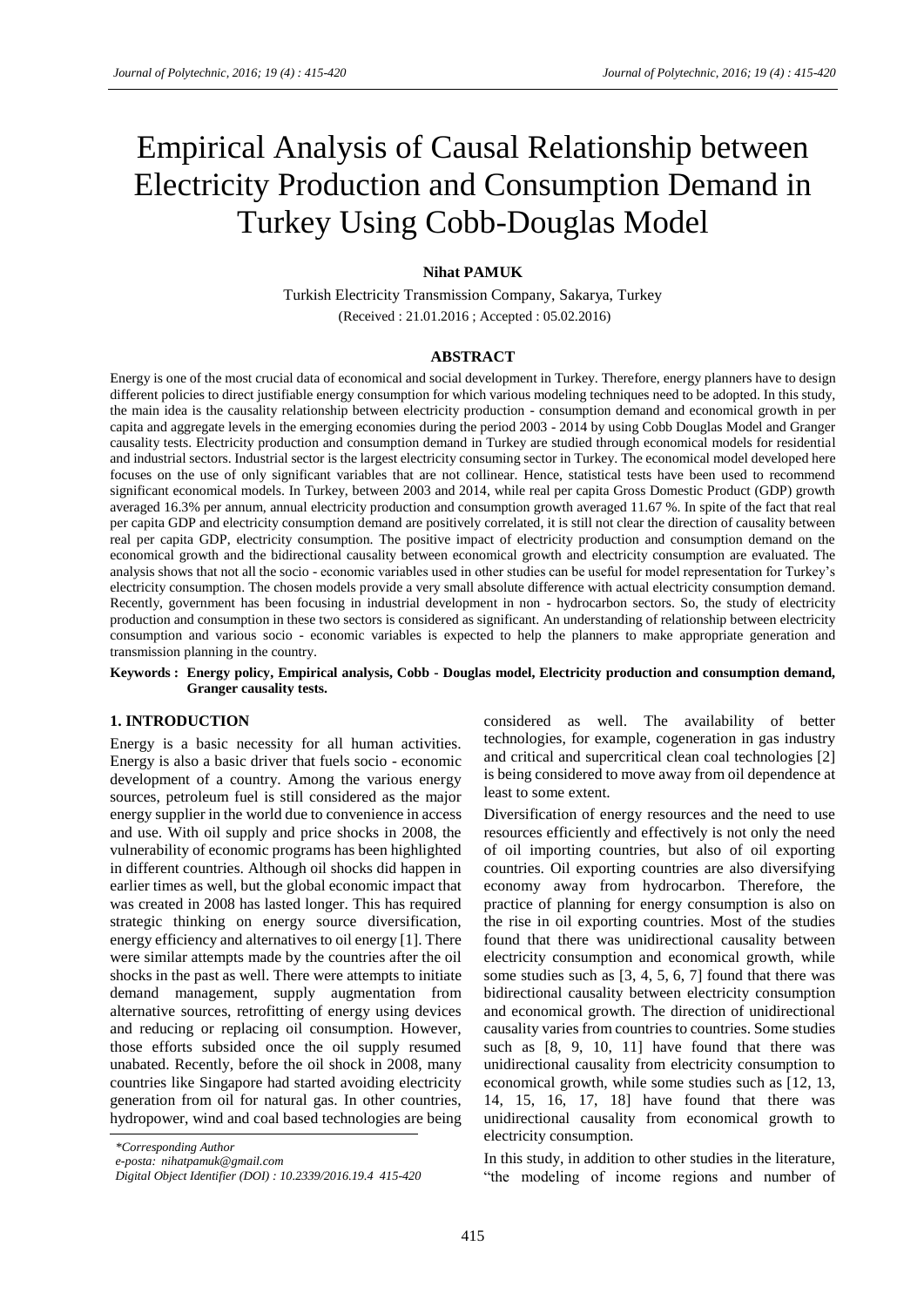households which supply domestic employment" is included in residential sector modeling part. Also, the industrial sector modeling part consists of "the sum of Consumer Price Index (CPI) and Gross Domestic Product (GDP) based on production minus revenue of mining operations". The objective of this paper is to present economical model as a way to facilitate decision making for electricity generation to meet demand in residential and industrial sectors. Therefore, in the following section, major energy models are defined. Features of economical models follow the discussion. The paper concludes with discussion and conclusions.

## **2. ENERGY MODELS FOR PLANNING**

Various energy models are used in practice for energy analysis and planning - focused on energy supply, energy demand and other factors. The models which consider energy supply focus mainly on extraction and distribution of energy sources. Market Allocation (MARKAL) model, developed by the Energy Technology Systems Analysis Program (ETSAP) of the International Energy Agency is used for obtaining low cost energy options and analyzing carbon restrictions [19]. This model accounts for energy cost but they are basically supply focused. The long range energy alternative model (LEAP) developed by Stockholm Environment Institute is another model, which can also be considered supply focused as it carries a very good inventory of available energy sources and the possible alternative when fully developed [20]. It does consider economics and environment as well for proposing energy policies. This is to note that some of these supply models can use optimization as their tools and others may use accounting or simulation as their basis for analysis.

The models which consider energy demand focus on demand management, that is, assessing demand and altering energy consumption pattern through the use of better technology, diversification of energy sources and adoption of voluntary and non-voluntary conservation measures. Demand management generally starts with the energy end-use analysis for a particular service, such as industrial water boiling or household cooking and then proceeds to analyze energy efficiency, energy utilization costs and options for changes in energy demand. One such model for energy end use analysis for cooking is called Energy Service Analysis Method (ESAM) proposed by Reister and Devine [21]. For a larger scale energy end use analysis, Model Evolution Demand Energy (MEDEE) can be used. In MEDEE, sectorial energy end-use, such as for energy consumption in transportation sector and residential sector, is analyzed and final energy demand is assessed [22].

The third type of models use hybrid methodology, by considering both supply distribution and demand management. They can also consider technology and goals more explicitly. Models such as input - output analysis and economical analysis can be considered as the hybrid models. Bildirici et al. have developed

comprehensive economical models for national energy planning by including at both conventional and nonconventional energy sources [4]. A review of 15 energy models focused on engineering economics has been compared in Worrell et al [23]. The authors have reviewed models such as All Modular Industry Growth Assessment (AMIGA), Energy Efficiency Resource Assessment (EERA) and Energy Simulation Model (ENUSIM) in their work. The authors have reviewed models that are focused on actual characteristics of individual technologies or group of technologies and the goal of the model. The model used in this paper is focused on time series data and the aim is to find a matching model of electricity consumption demand with various socio - economic factors in order to provide overall view on the impact of socio - economic development on electricity consumption. Therefore, economical modelings approach in the analysis of time series data have been used.

Atif et al., Adom et al., and Akinwale et al., found that there was unidirectional causality from electricity consumption demand to economical growth [11, 15, 17]. Hu et al. and Ogundipe et al. found that there was bidirectional causality between electricity consumption and economical growth [5, 6]. Nazlioglu et al., found that there was a bidirectional between electricity consumption and economical growth with linear Granger causality test, while there was no causality between economical growth and electricity consumption with nonlinear Granger causality test [7]. Bildirici et al., found that there was bidirectional causality between electricity consumption and economical growth in Belarus, Czech Republic, Hungary, Poland, Romania and unidirectional causality from electricity consumption to economical growth in Albania and unidirectional causality from electricity consumption to economical growth for Bulgaria and Slovakia in the long term [4]. Gurgul et al., found that there was bidirectional causality between GDP and electricity consumption demand [3]. Aslan et al., found that electricity consumption had a positive impact on economical growth and there was bidirectional causality between electricity consumption and economical growth [14].

This study mainly employed causality test using Cobb-Douglas model and co-integration method to identify the causal association between electricity production and consumption demand for economical growth in Turkey. It has concluded that causality run from energy consumption to GDP. It estimates the electricity demand function by employing the structural time series technique. It finds that the nature of relationship is not linear and deterministic, but it is stochastic. This study shows that adjustment process of energy production and consumption demand toward equilibrium is highly persistence when an appropriately threshold is reached.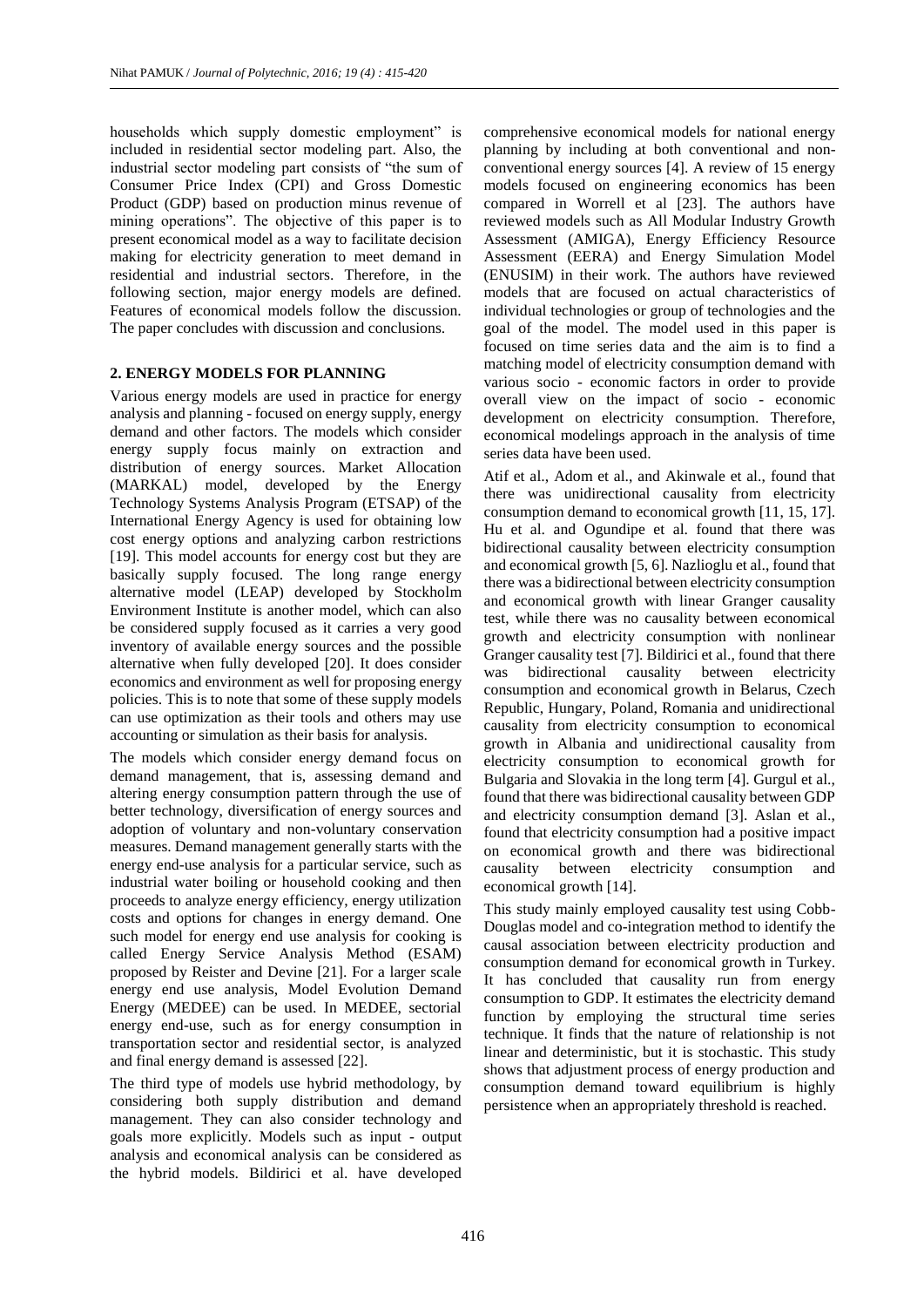#### **3. FEATURES OF INDUSTRIAL AND RESIDENTIAL SECTOR IN TURKEY**

In this section the main features of industrial sector and the residential sector is discussed.

### **3.1. Industrial Sector**

Turkey's industrial sector is dominated by petrochemical industry as the country has heavily invested in the exploration, processing and export of oil and gas products. The other large industries in Turkey produce fertilizer, steel and cement. The Turkey Statistical Authority indicates that Turkey engages more than 90.000 people each in mining (including oil and gas) and manufacturing. There are about 100 companies in mining sector and about 2000 companies in manufacturing sector [24]. The numbers especially in the manufacturing sector has been growing in the past due to government's emphasis on the diversification of economy away from oil and gas. The contribution of petroleum industry in Gross Domestic Product (GDP) is over 50 % and manufacturing contributes to about 10 % of GDP. Data indicates that current rate of total GDP growth is about 18 %; the growth in industrial GDP is about 19 % and that of manufacturing is about 27 % [25]. The higher contribution of petroleum industry has an influence in the overall GDP growth in the country. Data indicates that the electricity consumption in industrial sector is growing by about 17 % on a year on year cumulative basis since 2000. This growth rate is almost close to the industrial GDP growth.

#### **3.2. Residential Sector**

The data obtained from the Statistics Authority of Turkey's total population stands at about 75.6 million in 2012 [26], which has been increasing at the rate of about 10 % per year due to natural birth and economical migrants. The population is spread in seven municipalities but about 35 % of the population resides in Istanbul, Ankara and Izmir municipalities [27]. Due to higher level of construction and other petrochemical based economic activities, many foreigners have come to Turkey for work. Although the annual population growth was only about 1.41 % until 2002, it shot up to about 1.38 % in 2003 and to about 1.33 % in 2005, thus resulting in a higher population growth over the past decade. Between 2010 and 2014, however, the population growth is recorded as less than 1.15 %. The Statistics Authority of Turkey projects that by 2023, Turkey's resident population can range from about 75.6 million to about 89 million [28].

The data further shows that between 2003 and 2014, the number of residential houses increased from about 137.000 to about 245.000 thus growing at an average rate of about 5 % per year. About 27 % of the residences are villas and apartments and about 53 % of the total houses in Turkey are rented. The household composition has also increased from about 4.3 members per household to about 6.7 members in 2014. Data further shows that 97 % of the residences are connected to grid electricity and the electricity consumption demand in residences has increased by about 7.3 % between 2003 and 2014 [29]. Residences are the largest electricity consumers among all sectors in Turkey. There is a decrease in the per capita energy consumption but increase in total household energy consumption demand in Turkey.

### **4. COBB-DOUGLAS MODEL AND EMPIRICAL ANALYSIS OF CAUSALITY TEST**

In this section, for analyzing electricity demand in Turkey, by economical models static log linear Cobb-Douglas model is used. The final models for electricity consumption in industrial and residential sectors proposed here are based on stepwise elimination of models in terms of their goodness of fit and elimination of variables in terms of their statistical significance. Any model showing goodness of fit below 75 % and those variables which are not statistically significant at the 95 % confidence interval level has been eliminated. Statistical significance of models is measured in terms of F - stat and t - stat. This study frequently employs GDP, electricity price as an argument to determine the income and price elasticities. These elasticities have been used to forecast future demand and design appropriate policy. In modeling electricity demand function, simple standard Cobb-Douglas type function form with constant electricity of scale is used. Cobb-Douglas type function is described by equation 1.

$$
E_t = A_t O_t^{\beta} P_t^{\gamma}
$$
 (1)

Where  $E_t$  is electricity consumption demand,  $O_t$ represents real output and  $P_t$  electricity price.  $A_t$  is the deterministic term measured as  $A_t = C_0 \exp{(dt)}$  where  $C_0$ is a constant and (dt) is a linear time trend β and γ are the demand elasticities with respect to real output and electricity price respectively. After applying log transformation and substituting the value of A<sub>t</sub>, it can be described by equation 2.<br>  $log(E_t) = log C_0 + dt + \beta log(O_t) + \gamma log(P_t)$  (2) described by equation 2.

$$
log(E_t) = log C_0 + dt + \beta log(O_t) + \gamma log(P_t)
$$
 (2)

The current electricity demand also depends on the previous year's demand. For this purpose, the modified dynamic model can be described by equation 3. previous year's demand. For this purpose, the modified<br>dynamic model can be described by equation 3.<br> $log(E_t) = log C_0 + dt + \alpha log(E_{t-1}) + \beta log(O_t) + \gamma log(P_t) + \epsilon$  (3)

$$
log(E_t) = log C_0 + dt + \alpha log(E_{t-1}) + \beta log(O_t) + \gamma log(P_t) + \epsilon(3)
$$

The expected sign of lagged value of electricity consumption demand is positive implying  $\alpha > 0$ . The expected sign of output is positive meaning  $\beta > 0$ . The prices can have positive or negative sign depending upon the level of development and possibility of alternative energy options. This implies  $\gamma \geq 0$ .  $\varepsilon$  is the error term.

#### **4.1. Residential Models**

Economical models were developed for residential sector by considering population data, total number of households and the household income, data which are available from the Statistical Authority. Electricity consumption data for a 2003 - 2014 is considered for analysis. The first model was developed by using total number of households and household income as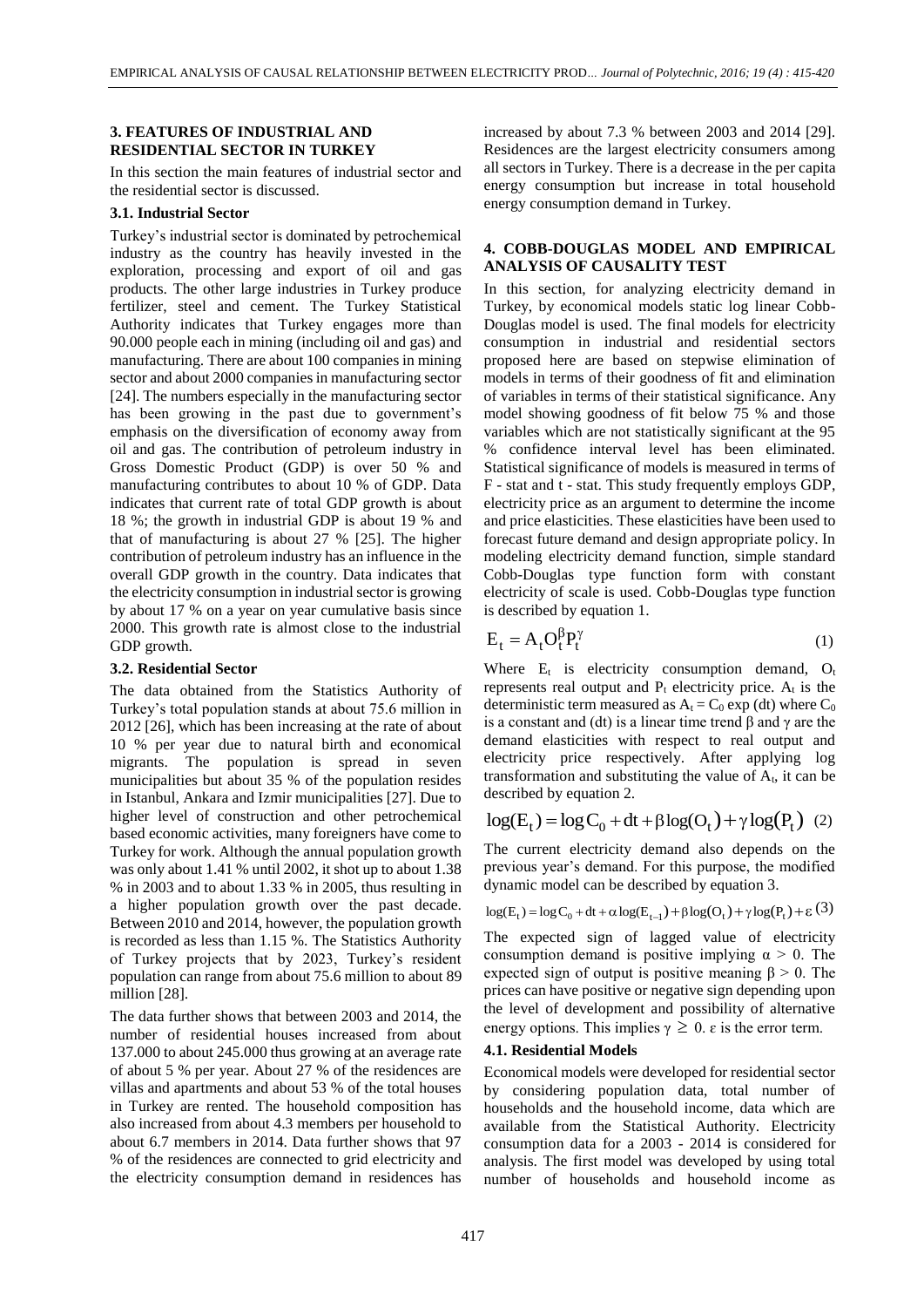independent variables. The second model was developed by using population and household income as independent variables. The third model was developed by using only population as the independent variable. The fourth model was developed by using only household numbers as the independent variable. The four models are given below.

**Model One:** *Ln (Residential Electricity) = -3.54 + 0.96 (In of population) – (0.142 In of household income)*

**Model Two:** *Ln (Residential Electricity) = -5.76 + 0.20 (In of income) + (1.07 In of household number)*

**Model Three:** *Ln (Residential Electricity) = -2.04 + 0.278 (In of population)*

**Model Four:** *Ln (Residential Electricity) = -10.6 + 1.59 (In of household number)*

All the four models shown above have more than 90 % of goodness of fit. In terms of validity of the model, therefore, all the models can be considered for further testing. In terms of F - stat, it is found that none of the models posed a problem of collinearity. In model one, only population variable is shown as significant independent variable. In model two, household number shows a significant relationship. In terms of individual variables, the unitary models of population and household size (model three and model four) show high significance as well. As model three has higher goodness of fit and a lower deduction through intercept, model three for the purpose of identifying the trend of electricity consumption demand is used. Figure 1 shows that actual (A-GWh) and predicted (P-GWh) are closely correlated and the mean absolute error is only about 1.3 %.



Figure 1: Model for electricity consumption demand in residential sector

#### **4.2. Industrial Models**

For the industrial sector, three parameters were found to have an effect on the total electricity consumption Consumer Price Index (CPI) and GDP for mining and quarrying (which include oil and gas), and GDP for manufacturing. These parameters are available from the Statistical Authority. With these variables, six different models are developed as shown below.

**Model One:** *Ln (Industrial Electricity) = 0.43 + 0.96(In CPI) – 0.038(In mining GDP) + 0.38(manufacturing GDP)*

**Model Two:** *Ln (Industrial Electricity) = -2.20 + 1.32 (In CPI) + 0.41 (In mining GDP)*

**Model Three:** *Ln (Industrial Electricity) = 0.27 + 0.36 (In manufacturing GDP) + 0.95 (In CPI)*

**Model Four:** *Ln (Industrial Electricity) = 2.55 + 0.02 (In mining GDP) + 0.54 (In manufacturing GDP)*

**Model Five:** *Ln (Industrial Electricity) = -0.66 + 0.76 (In mining GDP)*

**Model Six:** *Ln (Industrial Electricity) = 2.66 +0.56 (In manufacturing GDP)*

Figure 2 shows the individual fit of actual (A-GWh) and predicted (P-GWh) electricity consumption demand in Turkey's industrial sector. Figure 2 shows more difference between the actual and predicted electricity from the year 2011. The data shows that electricity consumption during 2010 and 2011 were almost the same values. The recession in 2011 could be one of the reasons as the demand might have subsided and this might had an impact on the production capacity of manufacturing sector. This effect can be seen with a lag effect in the projections during 2011 - 2014. Nevertheless, the mean absolute percentage error shows that the projected data is only about 5% out of actual consumption for the period analyzed here. For a vast economical sector like manufacturing, this adjustment of consumption by about 5 % is quite acceptable by planners. All the models have more than 90 % goodness of fit and they do not show any collinearity. However, in terms of individual variables, all models do not fit well in terms of t - stat, the worst one being the model one for which combination of all variables proved insignificant in statistical terms. This shows that, based on the eleven year statistics on data, electricity consumption demand in electricity sector cannot be predicted with a combination of these variables.



**Figure 2:** Model for electricity consumption demand in industrial sector

For model two, both variables do not fare well in 95 % confidence interval. For model three, manufacturing GDP is found as significant variable. These two models indicate that CPI may not be a good measure for economical model. CPI in this case was assumed as a proxy of purchasing power for local industrial goods, however, it is not showing any significance in terms statistical relationship. For model four, variables do not show any significance in the relationship. Model five and model six are unitary models and show significance in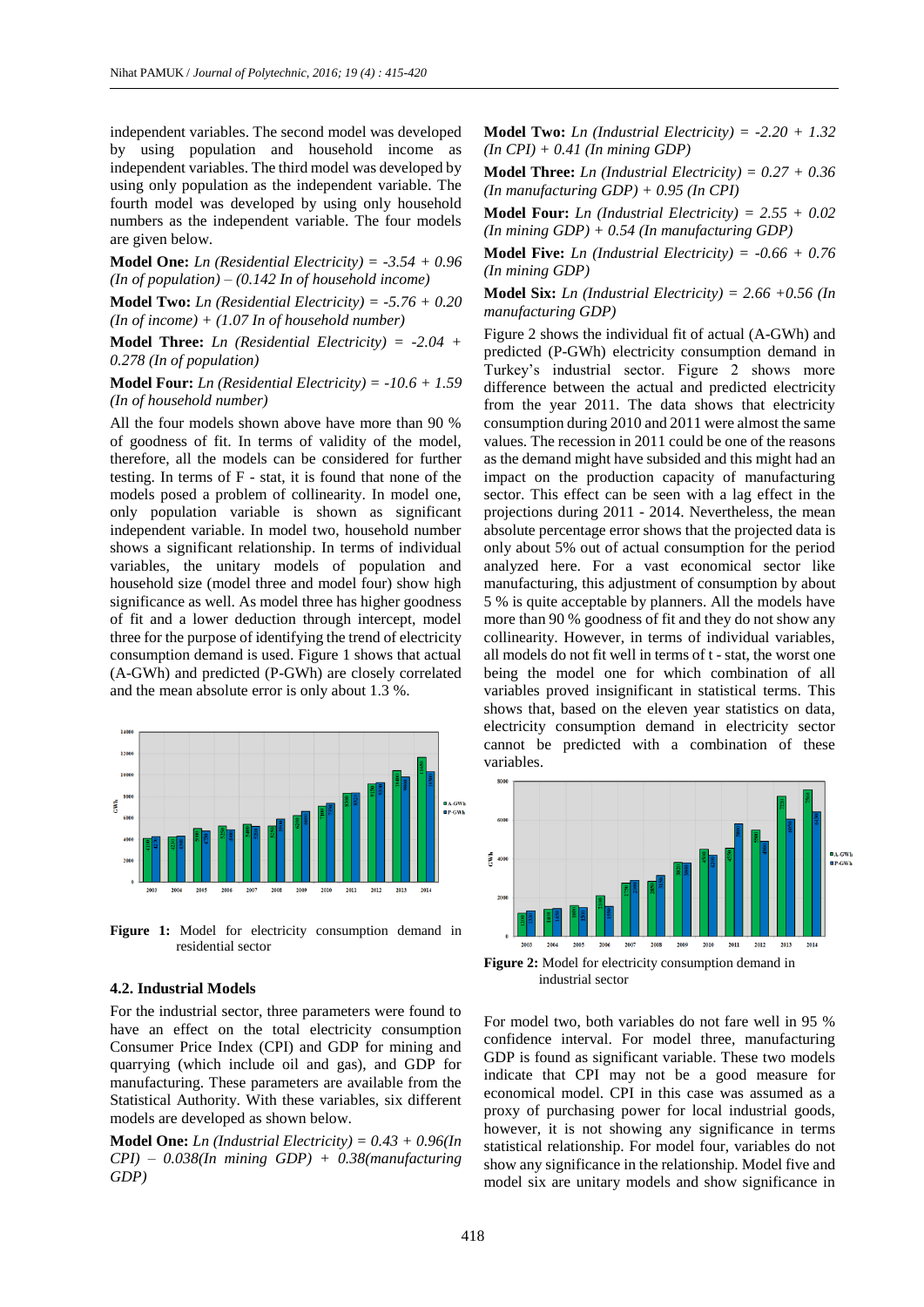terms of relationship with variables. Between these two models, the relation with manufacturing GDP (model six) fares better in terms of goodness of fit, collinearity and t -stat. Therefore, model six is used here for trend analysis.

The economic activity of Turkey's economy in industrial sector for the period 2003-2014, the GDP has increased from 162.1 billion TL in 2003 to 679.28 billion TL in 2014. This period represents an approximately constant rapid growth with an annual average growth rate of 11.6%. At the same time, electricity consumption demand has been rising year by year. Figure 1 and figure 2 also show an upward trend both in electricity consumption demand and GDP over this period. Electricity consumption demand came to 32.87 Planning & Management of Maintenance (MTCE) in 2014, compared to 5.77 MTCE in 2003, with an average annual growth rate of 7.39%. During the study period, the share of the residential sector continuously increases from 9.5% to 28.3% and the share of the GDP increases from 11.6% to 79.3%. The industrial sector has a dominant share and its importance has increased from a share of 10.7% in 2003 to 67.2% in 2014.

The findings show that price sensitivity has indeed changed since the 2007: it has decreased in absolute values from 2003 in 2007 to 0.819 in 2014. The elasticity stabilized at approximately 0.76 showing that the industrial sector has experienced an inelastic demand. In other words, the behavior of industrial consumers did not vary significantly during the 2003. These findings demonstrate that sensitivity of consumers to price fluctuations becomes smaller in absolute terms, while the real prices of electricity declined 2003 to 2007 period. There is a substitution between the increasing shares of residential sector, GDP and industrial sector. From the economic analysis, one can conclude that there is a shift in the Turkey economy structure towards industrial sector, but the GDP still remains the dominant position. Therefore, a contribution due to the economical structure effect on electricity consumption demand is expected.

## **5. CONCLUSIONS**

This paper has investigated the causal relationship between electric power consumption demand in residential and industrial sector, GDP and financial development using static log linear Cobb Douglas model and Granger causality tests over the period 2003 - 2014. The efforts of investigation are culminated into two main objectives in this paper. The first objective is focus on examining whether the electric consumption of Turkey exhibit any form of non-linearity that is of economical interest. To this end the Granger causality tests are used in order to determine the presence or lack thereof linear or non-linear dependence.

The data show that electricity consumption demand in residential sector is more than 30% higher than that in the industrial sector, thus signifying the prevalence of low electricity intensity industry in Turkey. That is the reason why there was a statistically insignificant relation of electricity with mining. However, the relation between

electricity consumption and manufacturing is significant. In terms of residential sector, the significance is only in terms of population. Electricity requirements in Turkey is mainly used for space conditioning, heating in at least two months in a year to cooling for about eight months in a year. Statistical relation is not significant with households.

The purpose of the paper is to understand the effect of socio economic variables, which have been attained. The difficulty was mainly on the collection of data on socio economical factors, and therefore, the models could be enhanced further by using more factors, like capacity of industries, price of electricity and the type of industry. Surveys might have to be done to see which type of manufacturing industries in Turkey are more energy intensive. The main conclusions drawn from the present study may be summarized as follows;

- Electricity consumption in Turkey has been rising year by year with economical growth. In 2014, electricity consumption demand came to 32.87 MTCE, which accounted for 21.64% of total energy consumption demand. The industrial sector consumed more than 75% of total electricity over the period 2003-2014.
- The economic activity effect is the most important contributor to increase electricity consumption demand in Turkey and the sector electricity share effect is another important factor leading to the rapid growth of electricity demand. The economic structure effect plays a minor role to increase electricity demand over the period 2003 - 2014, and the energy intensity effect plays the dominant role in decreasing electricity consumption demand.
- The period from 2003 2007 represents a re-coupling effect, while the other time interval shows a weak decoupling effect. The most important change explaining the achieved dissociation is the energy intensity effect.

Based on the findings, the policies that promote energy consumption and economical growth are recommended. One way of achieving this is through the adoption of appropriate energy pricing framework that takes cognizance of both the present and the future production.

## **REFERENCES**

- [1] Lee, C. C., Chang, C. P., "Energy consumption and GDP revisited: a panel analysis of developed and developing countries", *Energy economics,* 29(1): 1206-1223, (2007)
- [2] Wang, H., Nakata, T., "Analysis of the market penetration of clean coal technologies and its impacts in China's electricity sector", *Energy,* 31(1): 338-351, (2009)
- [3] Gurgul, H., Lach, L., "The electricity consumption versus economic growth of the Polish economy", *Energy Economics,* 34(2): 500-510, (2011)
- [4] Bildirici, M. E., Bakırtaş, T., Kayıkçı, F., "Economic growth and electricity consumption: auto regressive distributed lag analysis", *Journal of Energy in Southern Africa,* 23(4): 29-45, (2012)